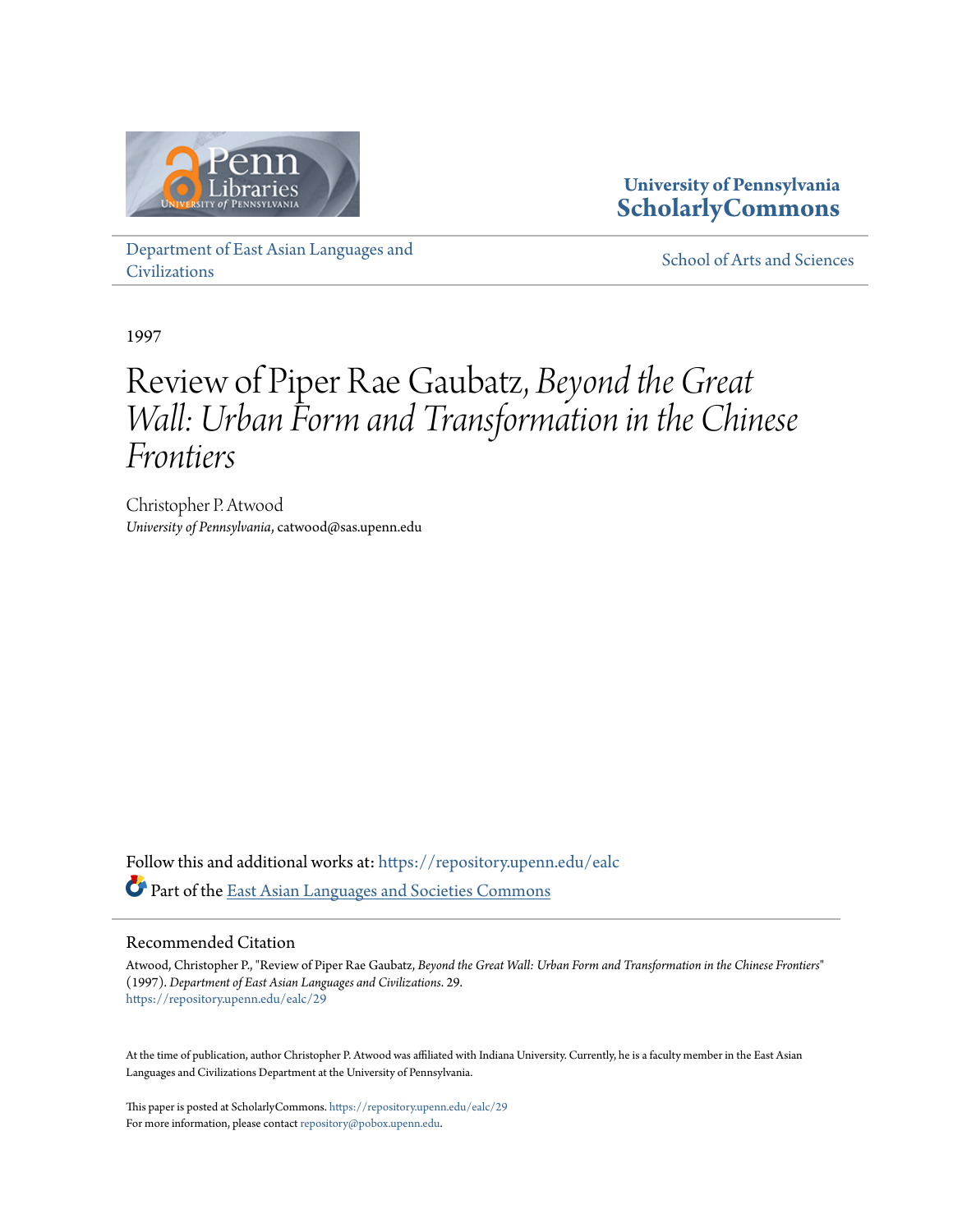### Review of Piper Rae Gaubatz, *Beyond the Great Wall: Urban Form and Transformation in the Chinese Frontiers*

#### **Disciplines**

Arts and Humanities | East Asian Languages and Societies

#### **Comments**

At the time of publication, author Christopher P. Atwood was affiliated with Indiana University. Currently, he is a faculty member in the East Asian Languages and Civilizations Department at the University of Pennsylvania.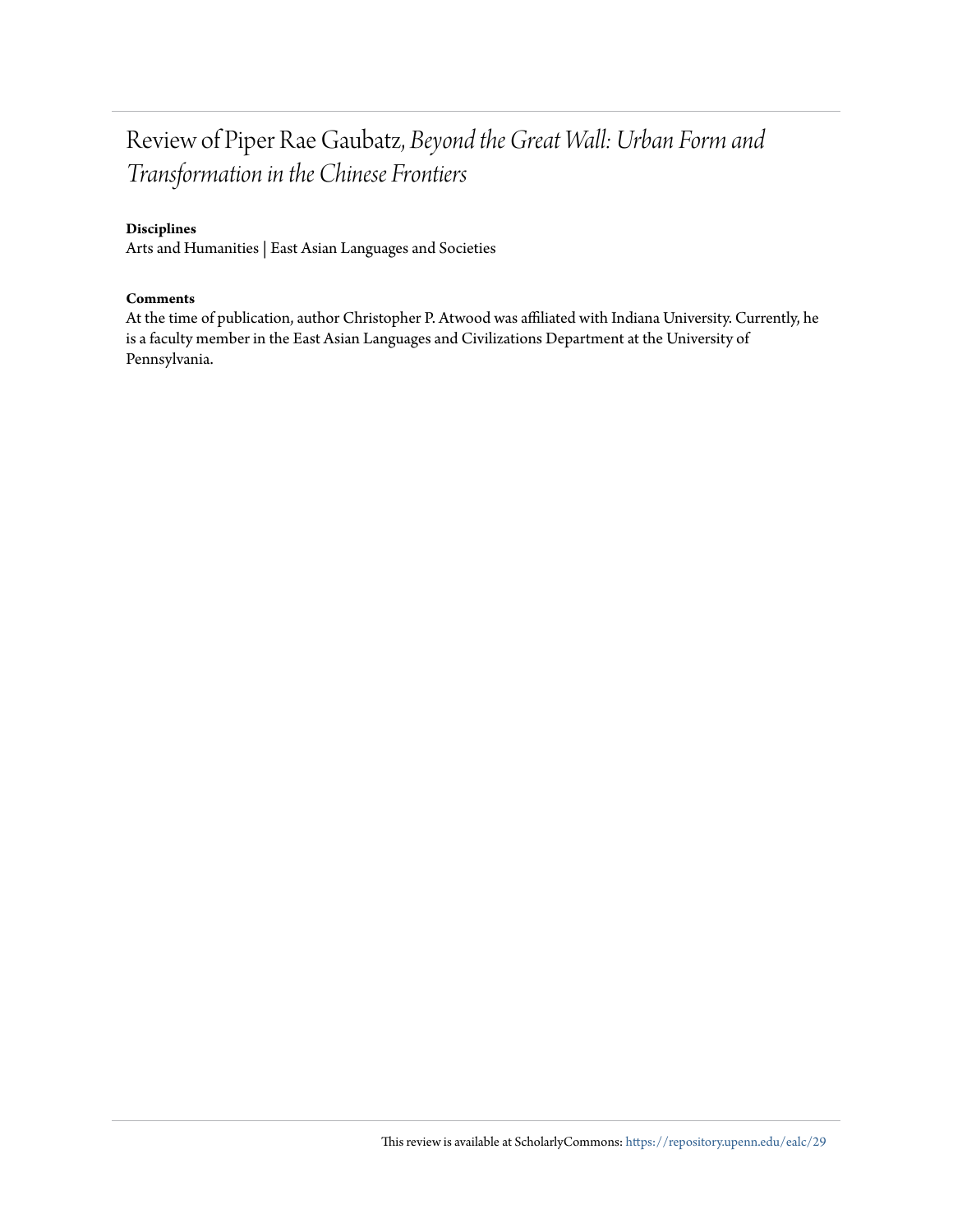# 86 REVIEWS

stay out of trouble, following the lead of the Party's cadres because during the<br>Anti-Bightist and Socialist Education campaigns they had learned all too well Anti-Rightist and Socialist Education campaigns they had learned all too well the price of resistance.

 The Great Leap Forward was certainly a seminal event in the history of Com munist China. It was the first serious setback to communism and the starting point for a series of political upheavals culminating in the Cultural Revolution and the ten years of troubles that followed in its wake. It has been left to others to address the policy objectives of the planners in Beijing and cover the evolu tion of the radical line among the top leaders there. Domenach's contribution is to illuminate the ways by which central policy directives intruded upon the polit ical landscape at the provincial level. It is essential reading for those seeking to understand what went wrong and how policy implementation could wind up as divorced from reality as it eventually was.

Sacred Heart University Thomas D. Curran

 Gaubatz, Piper Rae: Beyond the Great Wail: Urban Form and Transformation in the Chinese Frontiers. (Stanford University Press, 1996),  $xx + 378$  pp., \$49.50. ISBN 0-8047-2399-0.

 Previous studies of the Chinese frontiers have focused on the conflict be tween settled farmers and nomadic herders and largely ignored the urban dimen sion. Piper Rae Gaubatz's focus on cities in Beyond the Great Wall therefore brings a valuable new perspective to the history of China's Inner Asian and Southeast Asian frontiers. Through a detailed examination of Höhhot, Lanzhou, Xining, Ürümqi, and Kunming, with occasional glances at Lhasa, Dali, and other sites, the author examines China's frontier cities as arenas of cultural inter change and instruments of Chinese frontier control.

 As one might expect in such a ground-breaking study, Gaubatz emphasizes description and mid-level theory more than the formulation of any single over arching conclusion. After a comparative look at the Chinese frontier (chapter 1) and brief histories of the main sites (chapter 2) the author describes the eco nomic functions of Chinese cities (chapter 3), their design in relation to tradi tional Chinese, Islamic, and Tibeto-Mongolian ideals of proper urban form (chap ters 4, 5, and 6), and the mutual interrelations of Chinese, Islamic, and Tibeto- Mongolian forms and motifs in monumental and vernacular architecture (chap ters 7 and 8). She concludes by examining how these cities have weathered the introduction of motorized traffic in the Republic, the socialist communalism of 1949 to 1979, and finally the government-sponsored ethnic and market revivals of the 1980s (chapters 9 and 10).

 The most striking feature of this study is its sheer usefulness. Gaubatz has based her research on an exhaustive reading of the published Chinese sources, personal acquaintance with all the cities described, and a reasonable grasp of the history of both China's frontiers and the relevant urban forms. The maps in particular, both general and thematic, will be of invaluable assistance to any future study of the areas concerned. I found that her description of Höhhot,